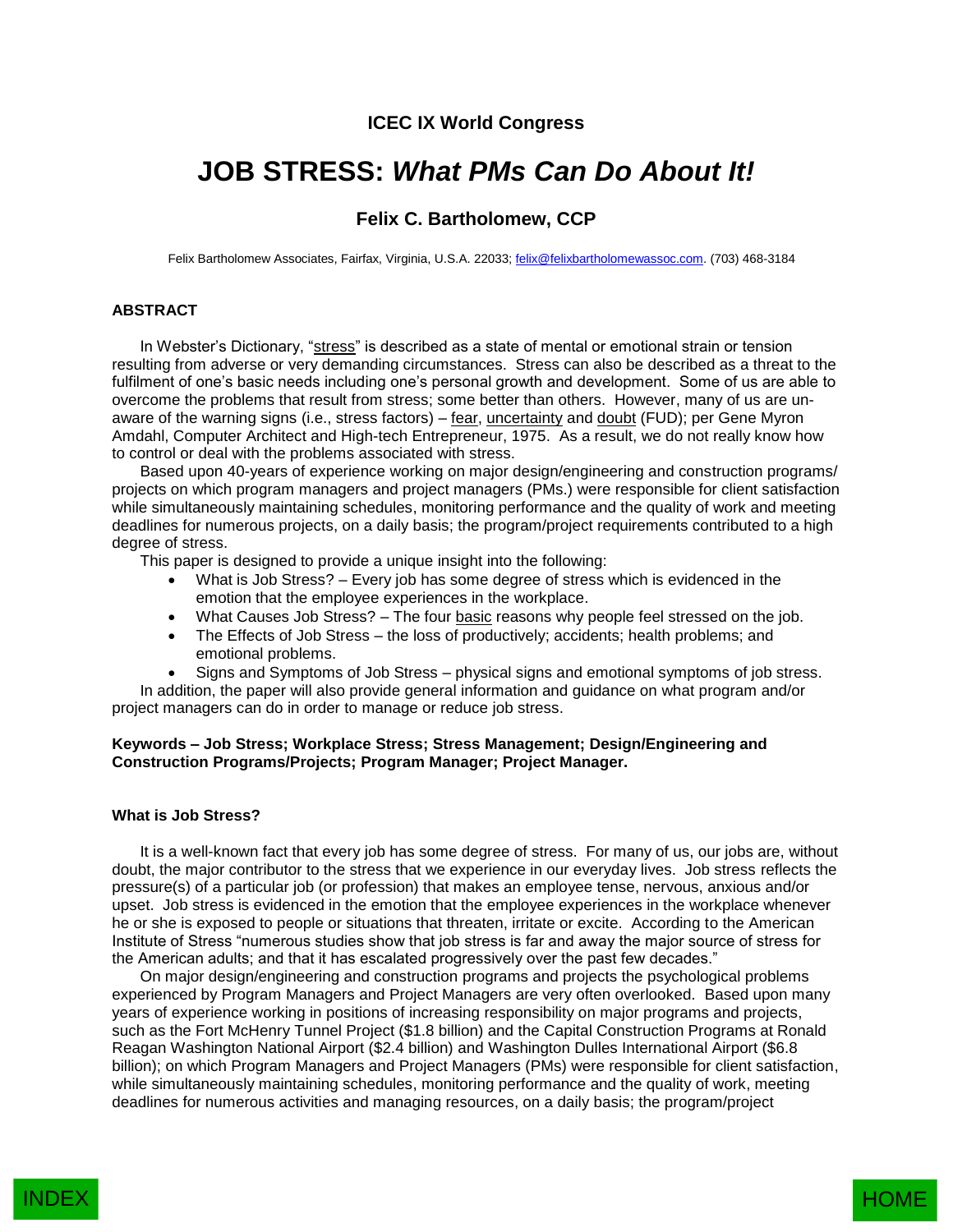requirements contributed to a very high degree of stress. In addition, the PMs were also required to ensure that the key elements of the program/projects (i.e., the planning, design/engineering and the construction) were completed within the established budgets. If one combined the pressure exerted by the awesome responsibilities of the program/projects with the trauma of the daily commute to and from the workplace, it was amazing that some Program/Project Managers were still able to smile at the end of the day.

At times, stress can have a positive impact on an individual – i.e., it can spur a person on to find the answer to a difficult problem, or it can challenge him/her to go beyond the call of duty to achieve a particular goal or objective. According to the American Psychological Association "…for some, stress (at work) is the motivator that ensures things/tasks get done." The stress that will be addressed herein, however, is the kind that produces a negative impact. It is the type of stress that makes a person tired, angry, frustrated and/or depressed. It is also the type of stress that has been known to cause serious psychological and/or emotional problems and physical illness.

#### **What Causes Job Stress?**

There are four basic reasons why people feel stressed on the job – poor working conditions, pressures of the job, personal expectations and employee expectations:

- 1. Poor working conditions job stress could result from sub-standard conditions such as inadequate lighting, excessive noise, uncomfortable temperatures or other unbearable conditions.
- 2. Pressures of the job pressure to maintain deadlines, schedules and budgets; having to perform complex tasks; having too great a workload; and having to supervise difficult workers are situations that can be extremely stressful.
- 3. Personal expectations working for comparatively low wages, the lack of a salary increase, having the wrong job title and the lack of a promotion/recognition could result in acute job stress.
- 4. Employee relations a poor relationship with co-workers or the people within your work environment, especially with your supervisor or manager is certain to be a source of job stress.

#### **The Effects of Job Stress**

Job stress can have an adverse effect on a person's work habits, as well as, his or her personal life style.

Job stress has been known to be the cause of:

- A. Loss of productivity stress affects how efficiently or how well a person performs his/her job. Stress can decrease the person's energy levels and it can also make him/her feel tired and sick. The loss of energy and/or sickness will, in turn, result in reduced efficiency or missed days from work.
- B. Accidents studies have shown that people under stress (job related or otherwise) are more likely to be the cause of workplace mishaps or accidents on the job, because they are unable to focus on what they are doing or because of poor judgment.
- C. Health problems chronic stress or stress that builds-up over a long period of time contributes to high blood pressure, heart attacks and strokes; which can be to one's detriment. Stress also contributes to other health problems such as high cholesterol, ulcers, gallbladder disorder, asthma, allergies, colitis, diarrhea, indigestion, constipation and migraine headaches.
- D. Emotional problems stress can cause a normally good-natured person to become irritable and/or depressed. If this condition persists, it may also result in a severe depression or cause other types of emotional problems.

The effects of job stress, especially accidents that result in loss-time injuries, can also have an adverse effect or a negative impact on the total estimated cost of a design/engineering and construction program/project.

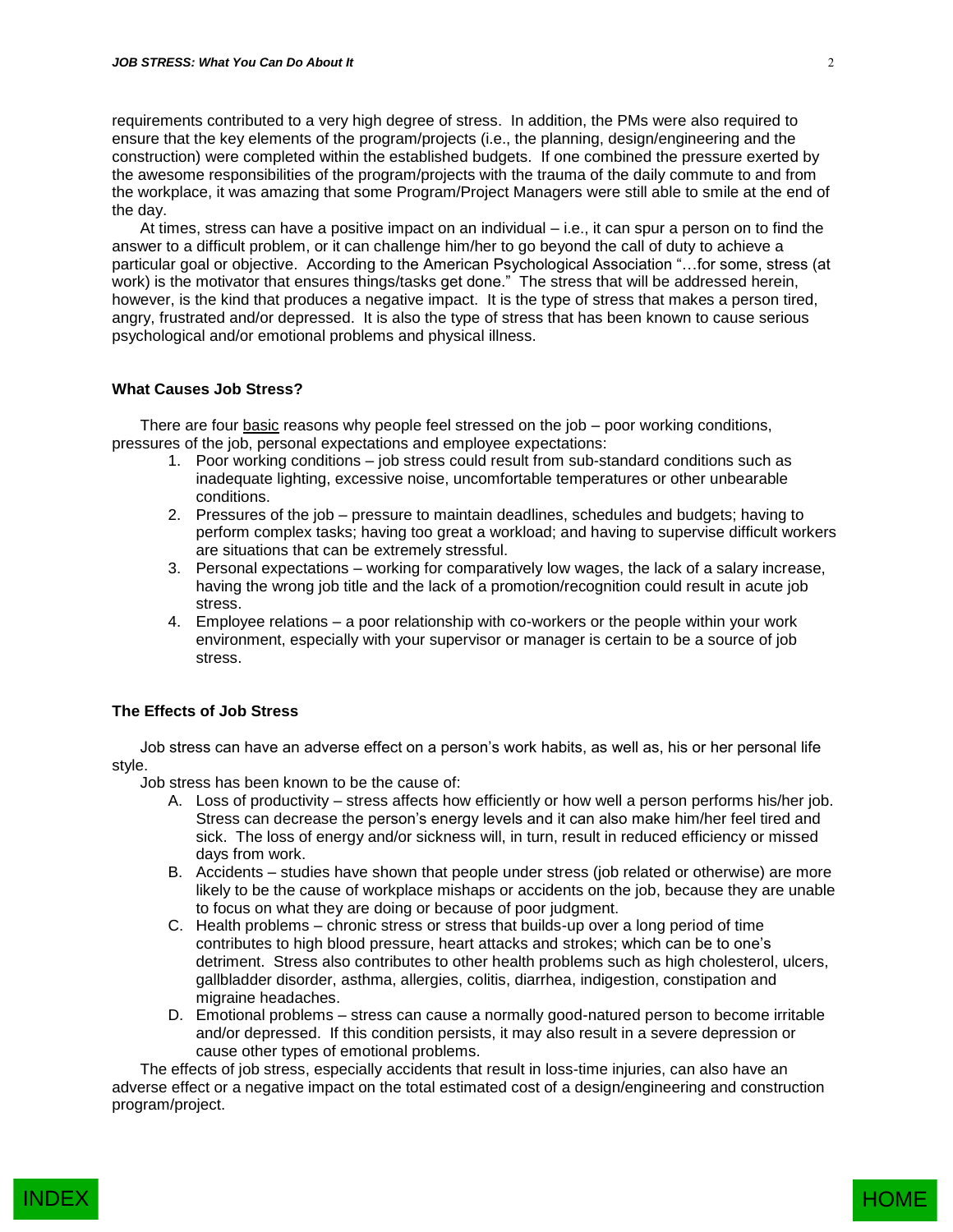#### **Signs and Symptoms of Job Stress**

Job stress affects the biological, as well as, the psychological aspects of a person's behaviour and can be identified through certain physical signs and emotional symptoms.

- 1. Physical signs include:
	-
	-
	-
	-
	- e. Neck-aches/back-aches and l. Indigestion<br>f. Weight loss and m. Sweaty pall
	-
	-
- 2. Emotional symptoms include:
	-
	-
	-
	-
	-
- a. Fatigue/tiredness h. High blood pressure
- b. Headaches i. Muscle tension
- c. Upset stomach i. Nervousness
- d. Sleeplessness k. Loss of appetite
	-
	- m. Sweaty palms, cold hands/feet
- g. Shortness of breath n. Weakness and/or dizziness
- a. Irritability f. Feelings of helplessness
- b. Hostility **g.** Withdrawal from family and friends
- c. Anxiety **h.** Inability to appreciate or enjoy life d. Lack of self-control **h.** Loss of concentration
	- i. Loss of concentration
- e. Loss of self-esteem j. Substance abuse/drug abuse

#### **How to Reduce or Control Job Stress**

In 1932, Walter Bradford Cannon, M.D., Professor and Chairman, Department of Physiology at Harvard University described our initial reaction to stress as being a "fight or flight" syndrome. However, by understanding how stress affects our minds and bodies, we can all learn how to reduce or control stress.

In order to reduce or control stress, you and I must –

- 1. Maintain a healthy lifestyle:
	- a. Exercise regularly regular physical activity (jogging, running, walking, swimming, playing tennis, etc.) is the best way to relieve workday tension. Select an activity, in consultation with your personal physician and maintain a regular activity schedule.
	- b. Maintain good eating habits eat a healthy, well-balanced meal that includes fresh vegetables, fruits, whole grain, dairy products and meat. Remember that breakfast is the most important meal of the day.
	- c. Get adequate amounts of sleep the lack of sleep can certainly make a person nervous and irritable. This condition is not conducive to meeting the challenges of any job.
	- d. Avoid the abuse of alcohol and/or drugs alcohol, drugs (including sleeping pills) and narcotics cover-up the signs of stress and cause simple everyday problems to deteriorate or become worse.
- 2. Use time wisely:
	- a. A person should not overburden or stress his/her self with work do not agree or answer yes to every request, or try to complete everything at the same time. Set goals that are challenging and establish a realistic schedule for accomplishing each goal, in a timely manner.
	- b. Develop a "to-do" list develop a list of the tasks that need to be accomplished and prioritize each task. Work on the tasks that need to be done immediately and postpone those that can be done at a later date.
	- c. Avoid procrastination after deciding what tasks need to be done immediately, work diligently at completing them. When you are finished, the feeling of accomplishment will make your life seem easier.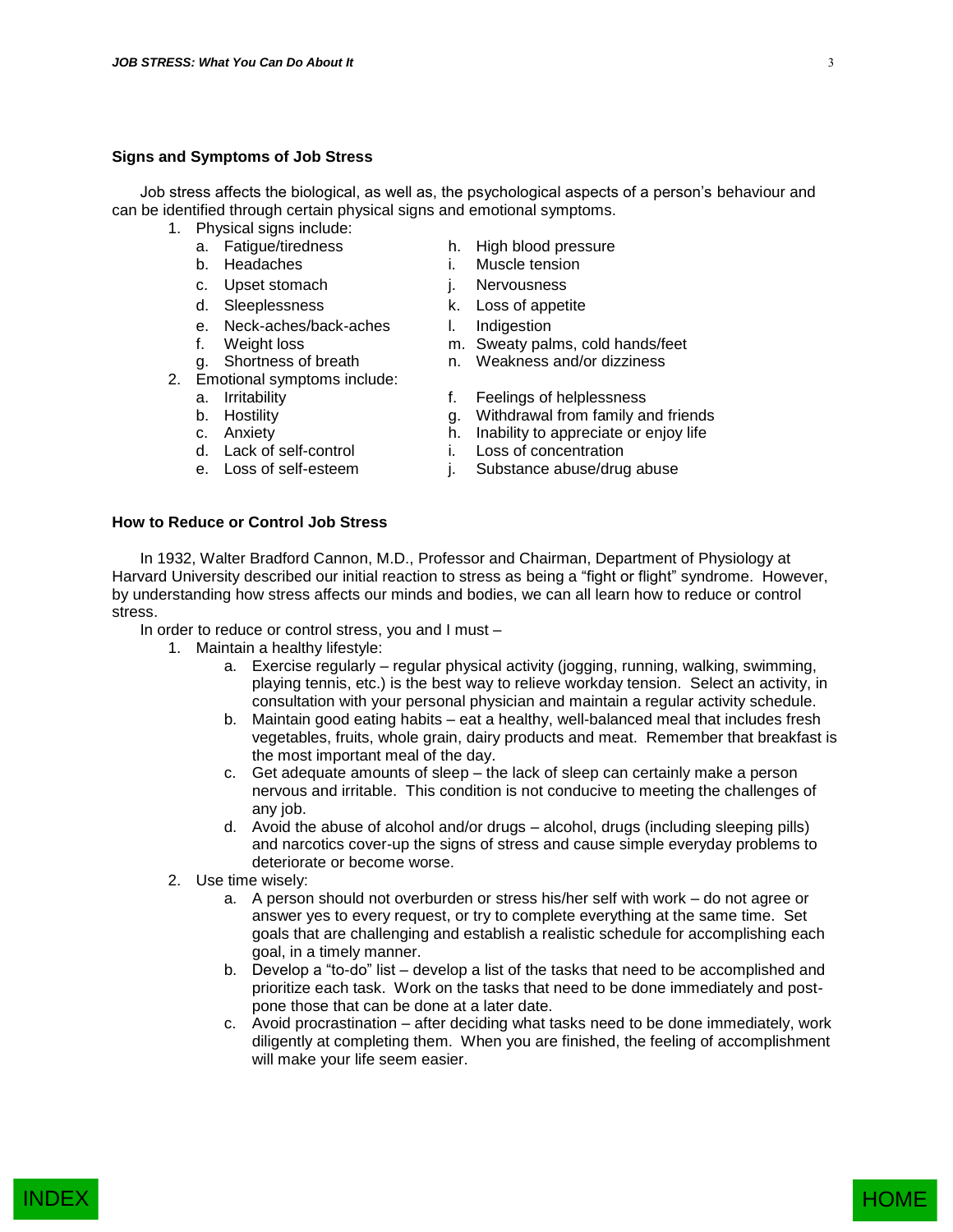- d. Take time-out take a break from your busy schedule or from a difficult task and use the moment to relax. Relaxing will certainly help you to regain your energy and your composure.
- e. Maintain a steady, comfortable pace people usually get a lot more done when they work at a steady, comfortable pace. Furthermore, when you work at a steady, comfortable pace you are sure to experience fewer headaches.
- f. Be aware of the warning signs (fear, uncertainty and doubt) take a moment and reflect upon your ability as compared to the tasks that you are performing (or about to perform). Assess your stress factors and take the necessary steps to relieve any factor that happens to be affecting your performance.
- 3. Improve working habits:
	- a. Identify the sources of job stress identify the sources of stress that you may have created and try to eliminate them. In addition, highlight the stressful parts of the job, including the ones that you cannot control, and determine if anything could be done to eliminate or reduce the stress.
	- b. Use time efficiently knowing how to manage time effectively can be a good way to reduce stress. You may want to pursue a course in time management or you can consult any paper/publication on the subject.
	- c. Adjust your work habits to accommodate the work environment compliment your work environment by wearing the proper clothing and/or safety equipment; review the office procedure or project manual; and follow the established rules and/or procedures.
	- d. Maintain a positive attitude do not harbor negative thoughts. If you believe that something good will happen to you, it probably will. Positive thoughts yield positive results.
	- e. Discuss job-related problems discuss job-related problems with your boss or preferably, with personnel who will address the problem. Others in your circle may also have ideas or suggestions whereby a particular job-related problem could be eliminated or resolved.
	- f. Be ambitious, but be realistic do not attempt to do the impossible by choosing an un-realistic job or career goal. By being realistic you will avoid possible frustration and reduce the risk of burn-out and stress.
- 4. Examine personal habits:
	- a. Be kind to yourself do things that will enhance your self-esteem and your identity. Be assertive, acknowledge your successes and feel positive about your undertakings.
	- b. Quit smoking and/or reduce your intake of caffeine nicotine and caffeine can actually increase the effects of stress on a person by making an already tense situation more stressful.
	- c. Express yourself share your thoughts and concerns with someone you know and respect. That is, someone who will listen to what you have to say; and more importantly, someone who will understand and appreciate what you are saying.
	- d. Schedule leisure time reserve or set-aside some time during your busy day for your own personal "re-creation."
	- e. Do things that you enjoy doing take a walk, play a game, attend a sporting event, read a book, entertain a friend, or soak in a hot-tub. These activities can be both relaxing and enjoyable.
	- f. Develop interesting and challenging experiences meeting a new or interesting person, developing new interests or overcoming personal challenges can help to reduce stress.
	- g. Identify the things that are important to you and set priorities determine 10-things in your life that are important (ex., family/career/education/finances/travel/etc.) and pursue them in their order of importance. Do not waste time thinking about things that are not important to you.
	- h. Seek professional help if you have been feeling depressed for any period of time, psychological or professional counseling will certainly help to get you back on track.